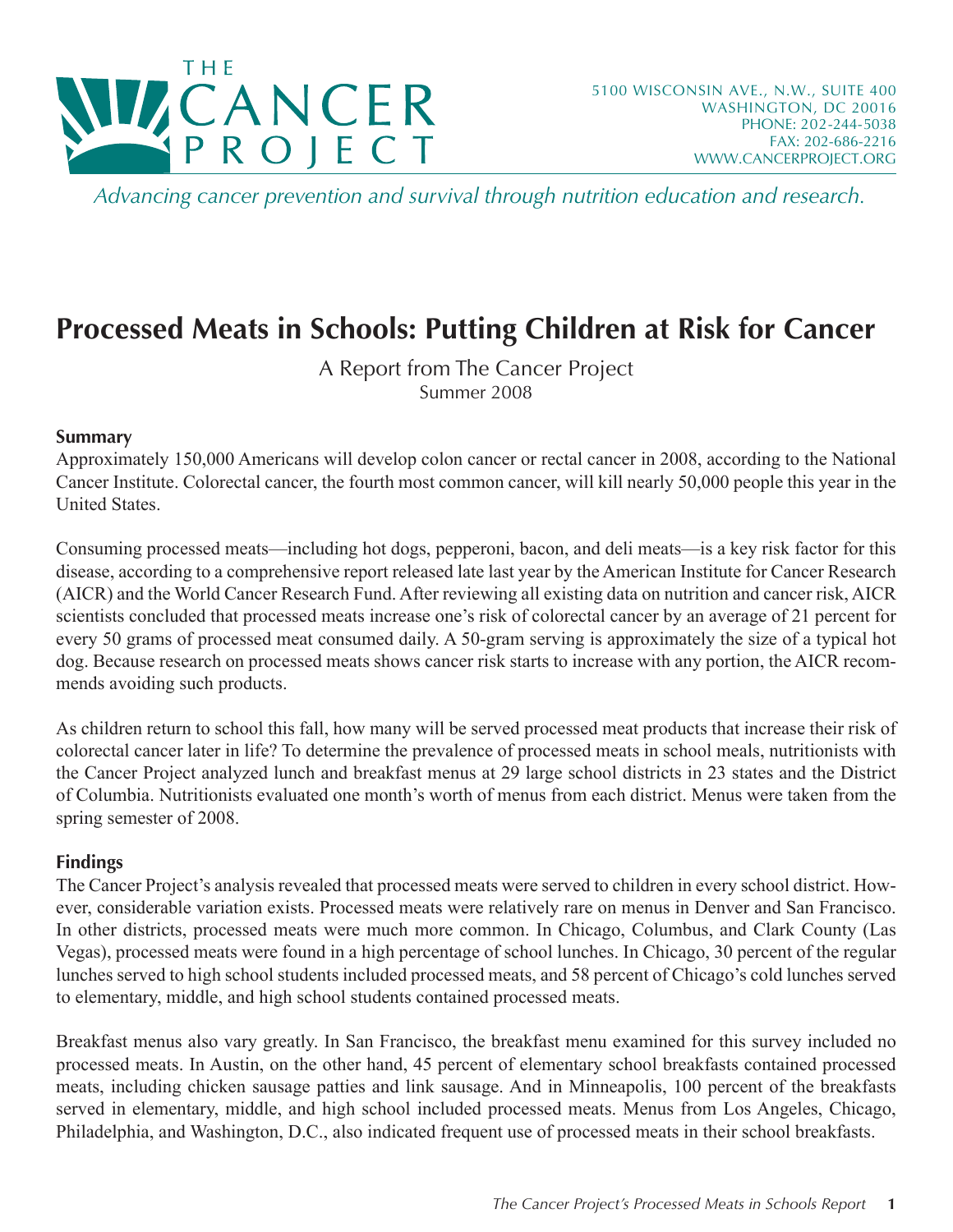| <b>SCHOOL DISTRICT</b>                       | <b>GRADE</b> |
|----------------------------------------------|--------------|
|                                              |              |
| <b>Denver County Schools</b>                 | Satisfactory |
| <b>San Francisco Unified Schools</b>         | Satisfactory |
|                                              |              |
| <b>Gwinnett County Public Schools</b>        | Fair         |
| Jefferson County Public Schools              | Fair         |
| <b>Mesa Public Schools</b>                   | Fair         |
| Miami-Dade County Public Schools             | Fair         |
| Milwaukee Public Schools                     | Fair         |
| <b>Seattle Public Schools</b>                | Fair         |
|                                              |              |
| <b>Detroit Public Schools</b>                | Poor         |
| <b>Fairfax County Public School District</b> | Poor         |
| <b>Memphis City School District</b>          | Poor         |
| <b>Omaha Public Schools</b>                  | Poor         |
| <b>Prince George's County Public Schools</b> | Poor         |
|                                              |              |
| <b>Atlanta Public Schools</b>                | Failing      |
| <b>Austin Independent School District</b>    | Failing      |
| <b>Charlotte-Mecklenburg Schools</b>         | Failing      |
| <b>Chicago Public Schools</b>                | Failing      |
| <b>Clark County Public Schools</b>           | Failing      |
| <b>Columbus City Schools</b>                 | Failing      |
| <b>District of Columbia Public Schools</b>   | Failing      |
| <b>Hancock County Schools</b>                | Failing      |
| Hillsborough County Public Schools           | Failing      |
| Houston Independent School District          | Failing      |
| Los Angeles Unified School District          | Failing      |
| Minneapolis Public Schools                   | Failing      |
| <b>Montgomery County Public Schools</b>      | Failing      |
| New York City Department of Education        | Failing      |
| <b>Portland Public Schools</b>               | Failing      |
| <b>School District of Philadelphia</b>       | Failing      |

*Details about the percentage of meals containing processed meats served in each district can be found starting on page 4.*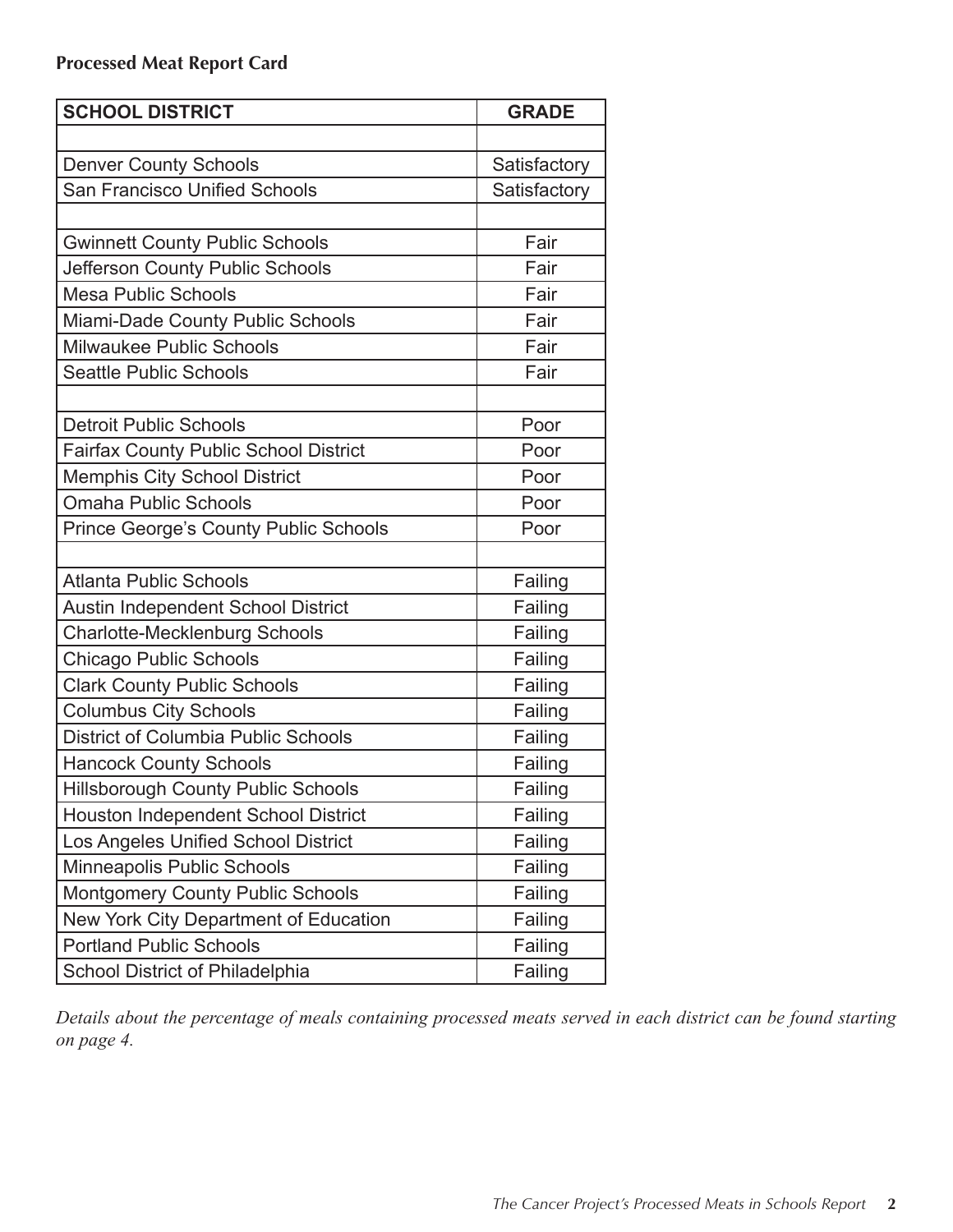## **Grading Criteria**

Grades were based on the highest percentage of meals containing processed meats on any lunch or breakfast menu in the district.

| <b>GRADE</b> | <b>CRITERIA</b>                                                                                               |
|--------------|---------------------------------------------------------------------------------------------------------------|
| Excellent    | District served no processed meats on the menus<br>surveyed.                                                  |
| Satisfactory | No menu had more than 10 percent of meals con-<br>taining processed meats.                                    |
| Fair         | At least one menu had more than 10 percent of<br>meals containing processed meats, but not more<br>than $15.$ |
| Poor         | At least one menu had more than 15 percent of<br>meals containing processed meats, but not more<br>than 20.   |
| Failing      | At least one menu had more than 20 percent of<br>meals containing processed meats.                            |

#### **Background**

In 2007, the World Cancer Research Fund and the American Institute for Cancer Research released a landmark report, Food, Nutrition, Physical Activity and the Prevention of Cancer: a Global Perspective, providing an up-todate and comprehensive summary of evidence on cancer prevention. This report summarized the evidence on processed meats and cancer risk and concluded that "Processed meat is a convincing cause of colorectal cancer."

This conclusion was based on a review of 44 case-control studies (in which the diets of individuals with cancer were compared to those of individuals who did not have cancer, but who were similar in other respects) and 14 cohort studies (in which the diets of individuals were assessed before cancer onset, and the individuals were followed over time to assess relationships between diet patterns and cancer risk). These studies show that individuals who consume processed meats are at significantly increased risk of developing colorectal cancer later in life, compared with those who avoid these products.

Risk increases with increasing consumption. According to the World Cancer Research Fund and the American Institute for Cancer Research, risk of colorectal cancer increases, on average, by 21 percent for every 50 grams of processed meat consumed daily. Some studies have also suggested that processed meats may contribute to risk of cancer of the esophagus, lung, stomach, and prostate, but evidence is more limited than for colorectal cancer.

Despite the scientific consensus on colorectal cancer risk, processed meat products are still widely consumed, particularly by children. Americans ate more than 1.5 billion pounds of hot dogs in 2006. A 2005 report from the U.S. Department of Agriculture showed that, based on the most recent available figures, average per capita consumption of processed pork products (lunch meat, bacon, sausage, and smoked ham) was 31.8 pounds.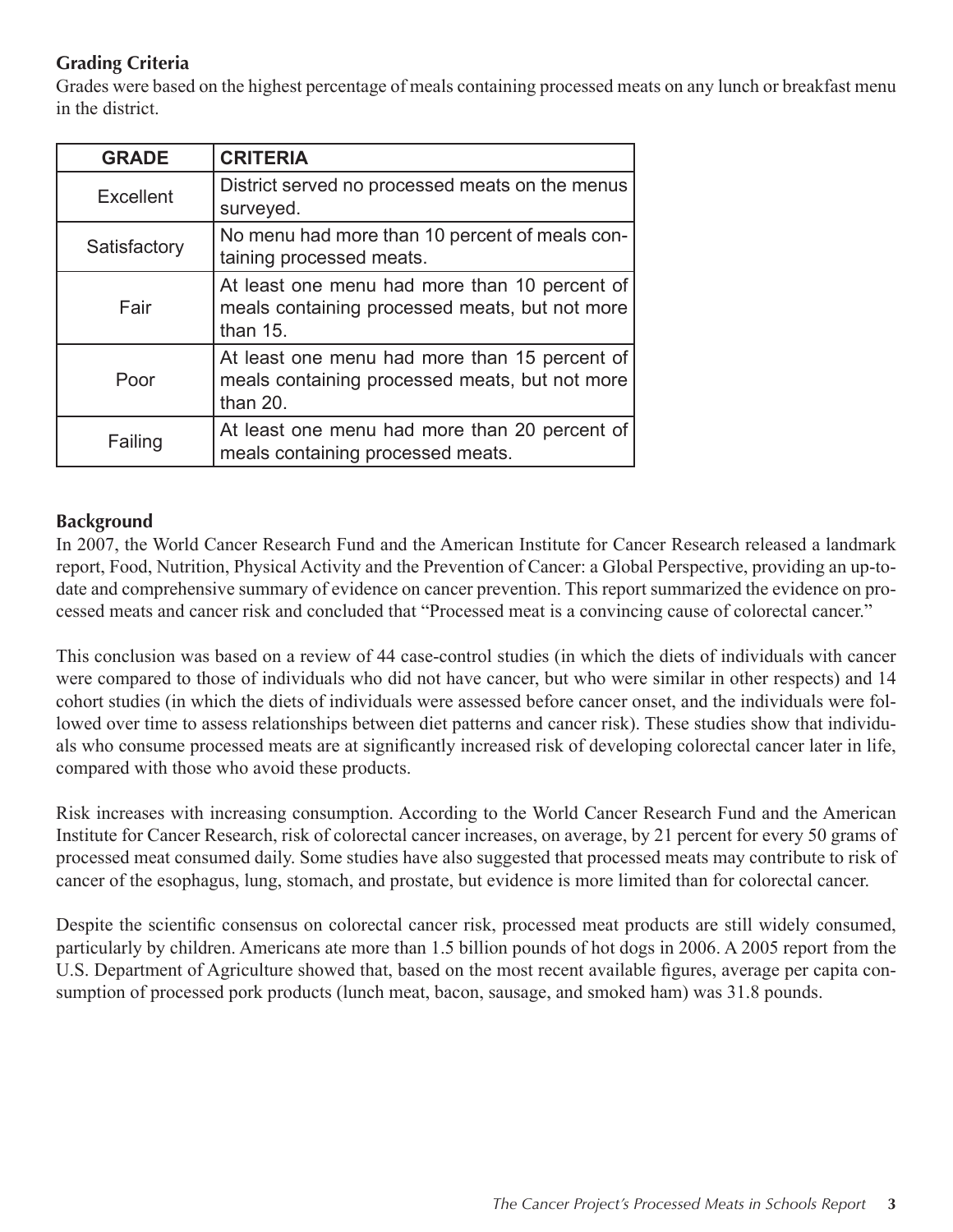#### **Denver County Schools**

Colorado Grade: Satisfactory

| <b>Lunch Menus</b>       | % of meals with processed meats            |
|--------------------------|--------------------------------------------|
| <b>Elementary School</b> | 6%                                         |
| Middle School            | 6%                                         |
| High School              | 6%                                         |
|                          |                                            |
| <b>Breakfast Menus</b>   | % of days when processed meats are offered |
| <b>Elementary School</b> | $0\%$                                      |
| <b>Middle School</b>     | $0\%$                                      |
| High School              | $0\%$                                      |

## **San Francisco Unified Schools**

**California** 

Grade: Satisfactory

| <b>Lunch Menus</b>       | % of meals with processed meats            |
|--------------------------|--------------------------------------------|
| <b>Elementary School</b> | 10%                                        |
| <b>Middle School</b>     | 10%                                        |
| <b>High School</b>       | 10%                                        |
|                          |                                            |
| <b>Breakfast Menus</b>   | % of days when processed meats are offered |
| <b>Elementary School</b> | 0%                                         |
| <b>Middle School</b>     | 0%                                         |
| High School              | 0%                                         |

## **Gwinnett County Public Schools**

Georgia

Grade: Fair

| <b>Lunch Menus</b>       | % of meals with processed meats            |
|--------------------------|--------------------------------------------|
| <b>Elementary School</b> | 13%                                        |
| Middle School            | 15%                                        |
| High School              | 3%                                         |
|                          |                                            |
| <b>Breakfast Menus</b>   | % of days when processed meats are offered |
| <b>Elementary School</b> | No data                                    |
| Middle School            | No data                                    |
| High School              | No data                                    |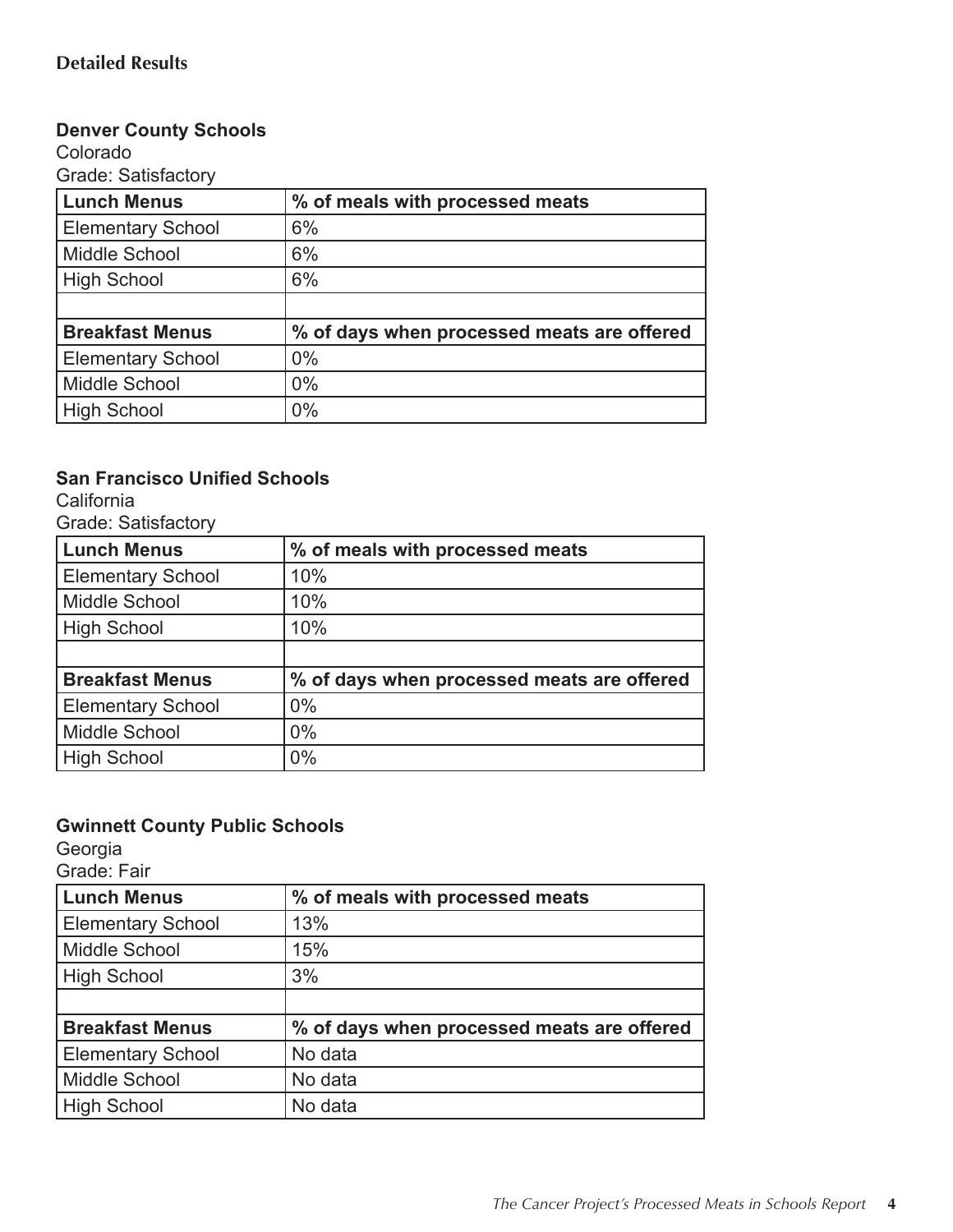## **Jefferson County Public Schools**

Kentucky

Grade: Fair

| <b>Lunch Menus</b>       | % of meals with processed meats            |
|--------------------------|--------------------------------------------|
| <b>Elementary School</b> | 13%                                        |
| Middle School            | 13%                                        |
| High School              | 13%                                        |
|                          |                                            |
| <b>Breakfast Menus</b>   | % of days when processed meats are offered |
| <b>Elementary School</b> | 13%                                        |
| <b>Middle School</b>     | 13%                                        |
| <b>High School</b>       | 13%                                        |

## **Mesa Public Schools**

Arizona

Grade: Fair

| <b>Lunch Menus</b>       | % of meals with processed meats            |
|--------------------------|--------------------------------------------|
| <b>Elementary School</b> | 14%                                        |
| <b>Middle School</b>     | 6%                                         |
| <b>High School</b>       | $0\%$                                      |
|                          |                                            |
| <b>Breakfast Menus</b>   | % of days when processed meats are offered |
| <b>Elementary School</b> | 13%                                        |
| <b>Middle School</b>     | No data                                    |
| <b>High School</b>       | No data                                    |

## **Miami-Dade County Public Schools**

Florida

Grade: Fair

| <b>Lunch Menus</b>       | % of meals with processed meats            |
|--------------------------|--------------------------------------------|
| <b>Elementary School</b> | 10%                                        |
| Middle School            | No data                                    |
| High School              | No data                                    |
|                          |                                            |
| <b>Breakfast Menus</b>   | % of days when processed meats are offered |
| <b>Elementary School</b> | 14%                                        |
| Middle School            | No data                                    |
| High School              | No data                                    |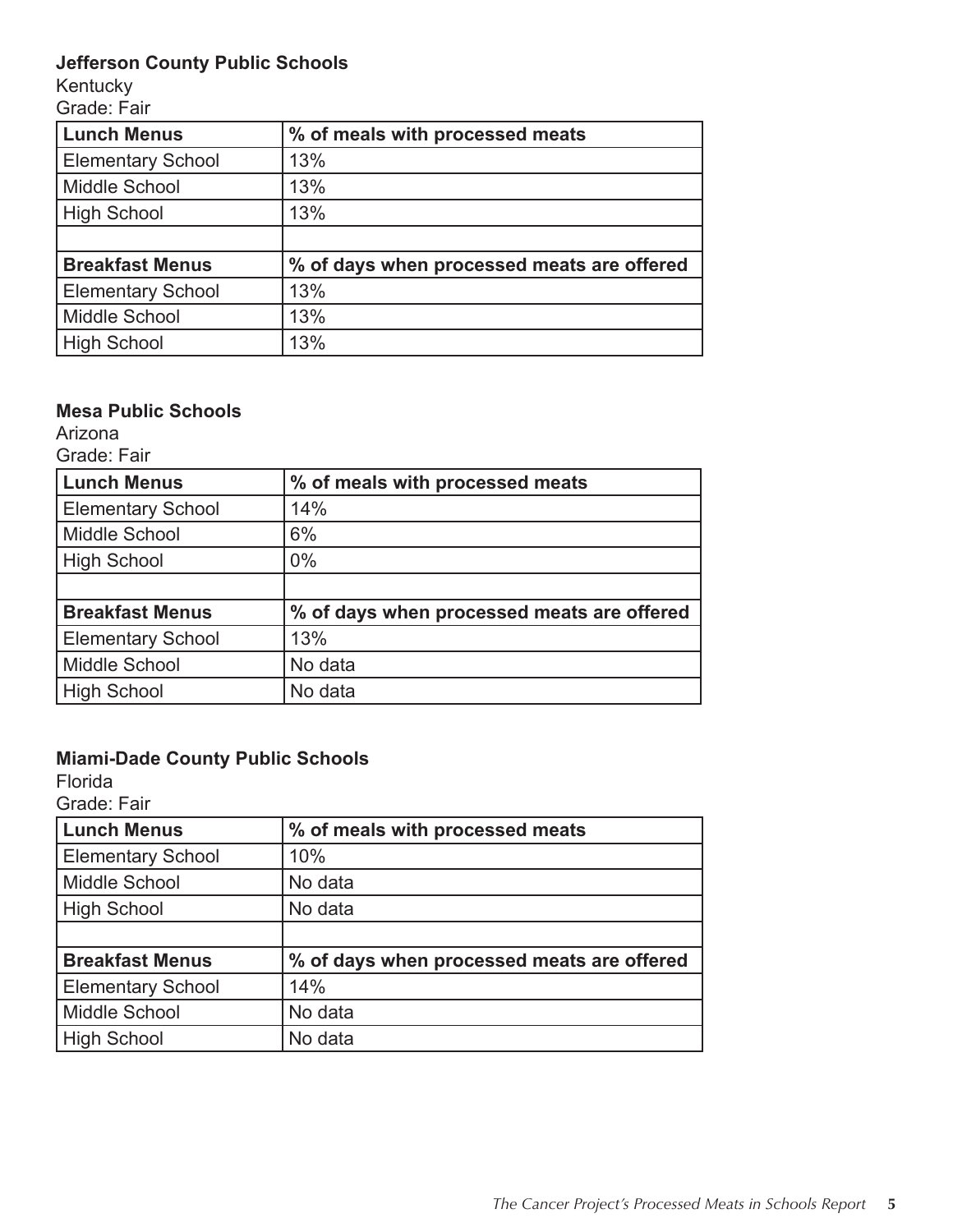#### **Milwaukee Public Schools**

Wisconsin

Grade: Fair

| <b>Lunch Menus</b>       | % of meals with processed meats         |
|--------------------------|-----------------------------------------|
| <b>Elementary School</b> | 14%                                     |
| Middle School            | 14%                                     |
| <b>High School</b>       | 14%                                     |
|                          |                                         |
| <b>Breakfast Menus</b>   | % days when processed meats are offered |
| <b>Elementary School</b> | $0\%$                                   |
| Middle School            | $0\%$                                   |
| <b>High School</b>       | 0%                                      |

## **Seattle Public Schools**

Washington Grade: Fair

| <b>Lunch Menus</b>       | % of meals with processed meats            |
|--------------------------|--------------------------------------------|
| <b>Elementary School</b> | 11%                                        |
| Middle School            | 5%                                         |
| <b>High School</b>       | 5%                                         |
|                          |                                            |
| <b>Breakfast Menus</b>   | % of days when processed meats are offered |
| <b>Elementary School</b> | 14%                                        |
| Middle School            | No data                                    |
| <b>High School</b>       | No data                                    |

## **Detroit Public Schools**

Michigan

| Grade: Poor              |                                            |
|--------------------------|--------------------------------------------|
| <b>Lunch Menus</b>       | % of meals with processed meats            |
| <b>Elementary School</b> | 19%                                        |
| Middle School            | 19%                                        |
| High School              | 19%                                        |
|                          |                                            |
| <b>Breakfast Menus</b>   | % of days when processed meats are offered |
| <b>Elementary School</b> | $0\%$                                      |
| Middle School            | $0\%$                                      |
| High School              | $0\%$                                      |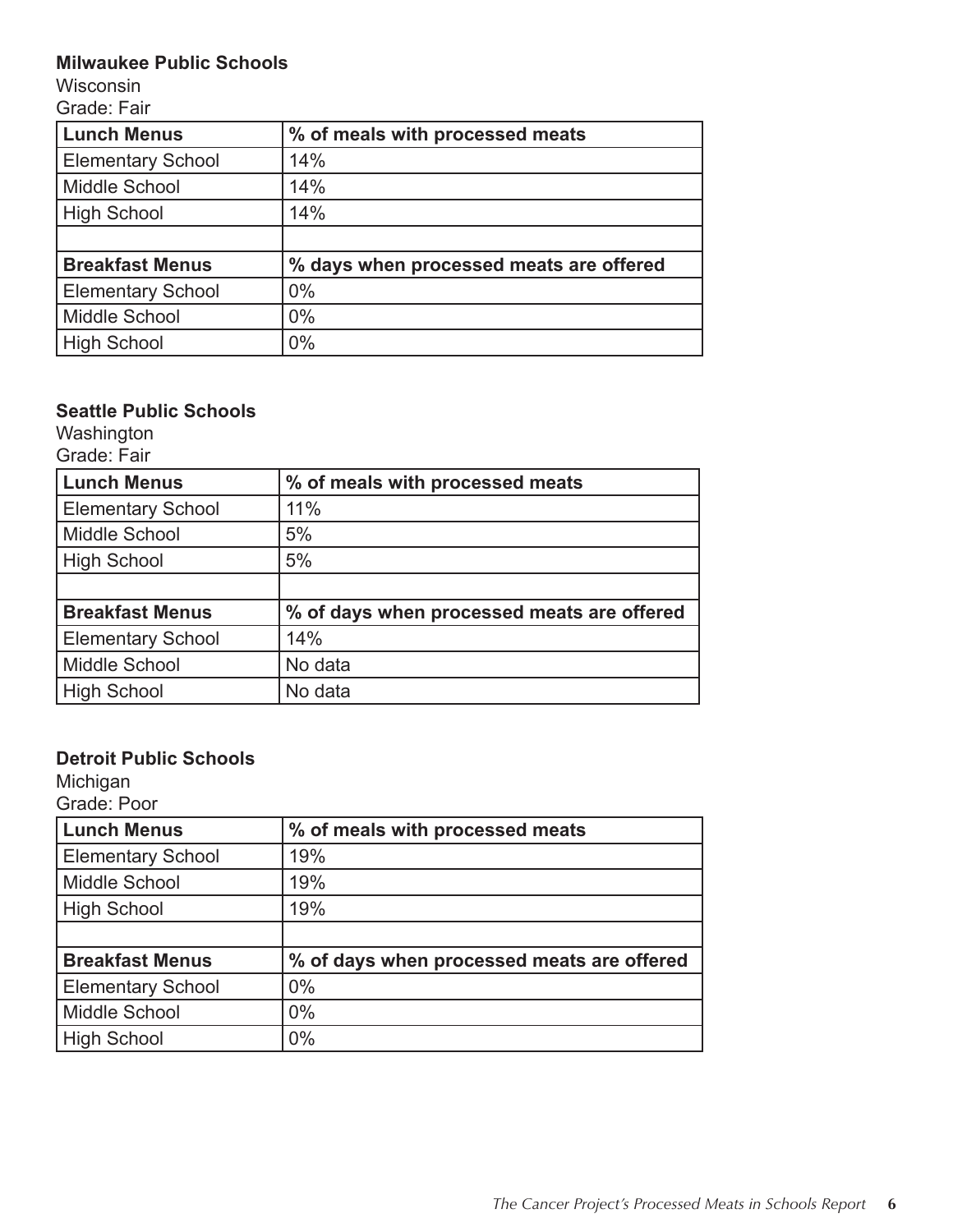## **Fairfax County Public School District**

Virginia

Grade: Poor

| <b>Lunch Menus</b>       | % of meals with processed meats            |
|--------------------------|--------------------------------------------|
| <b>Elementary School</b> | 7%                                         |
| Middle School            | 17%                                        |
| <b>High School</b>       | 17%                                        |
|                          |                                            |
| <b>Breakfast Menus</b>   | % of days when processed meats are offered |
| <b>Elementary School</b> | $0\%$                                      |
| Middle School            | No data                                    |
| <b>High School</b>       | No data                                    |

# **Memphis City School District**

Tennessee

| <b>Lunch Menus</b>       | % of meals with processed meats            |
|--------------------------|--------------------------------------------|
| <b>Elementary School</b> | 13%                                        |
| Middle School            | 5%                                         |
| <b>High School</b>       | 5%                                         |
|                          |                                            |
| <b>Breakfast Menus</b>   | % of days when processed meats are offered |
| <b>Elementary School</b> | 20%                                        |
| Middle School            | 20%                                        |
| <b>High School</b>       | 20%                                        |

#### **Omaha Public Schools**

Nebraska

Grade: Poor

| <b>Lunch Menus</b>       | % of meals with processed meats         |
|--------------------------|-----------------------------------------|
| <b>Elementary School</b> | 17%                                     |
| Middle School            | 14%                                     |
| High School              | 14%                                     |
|                          |                                         |
| <b>Breakfast Menus</b>   | % days when processed meats are offered |
| <b>Elementary School</b> | 10%                                     |
| Middle School            | 10%                                     |
| High School              | 10%                                     |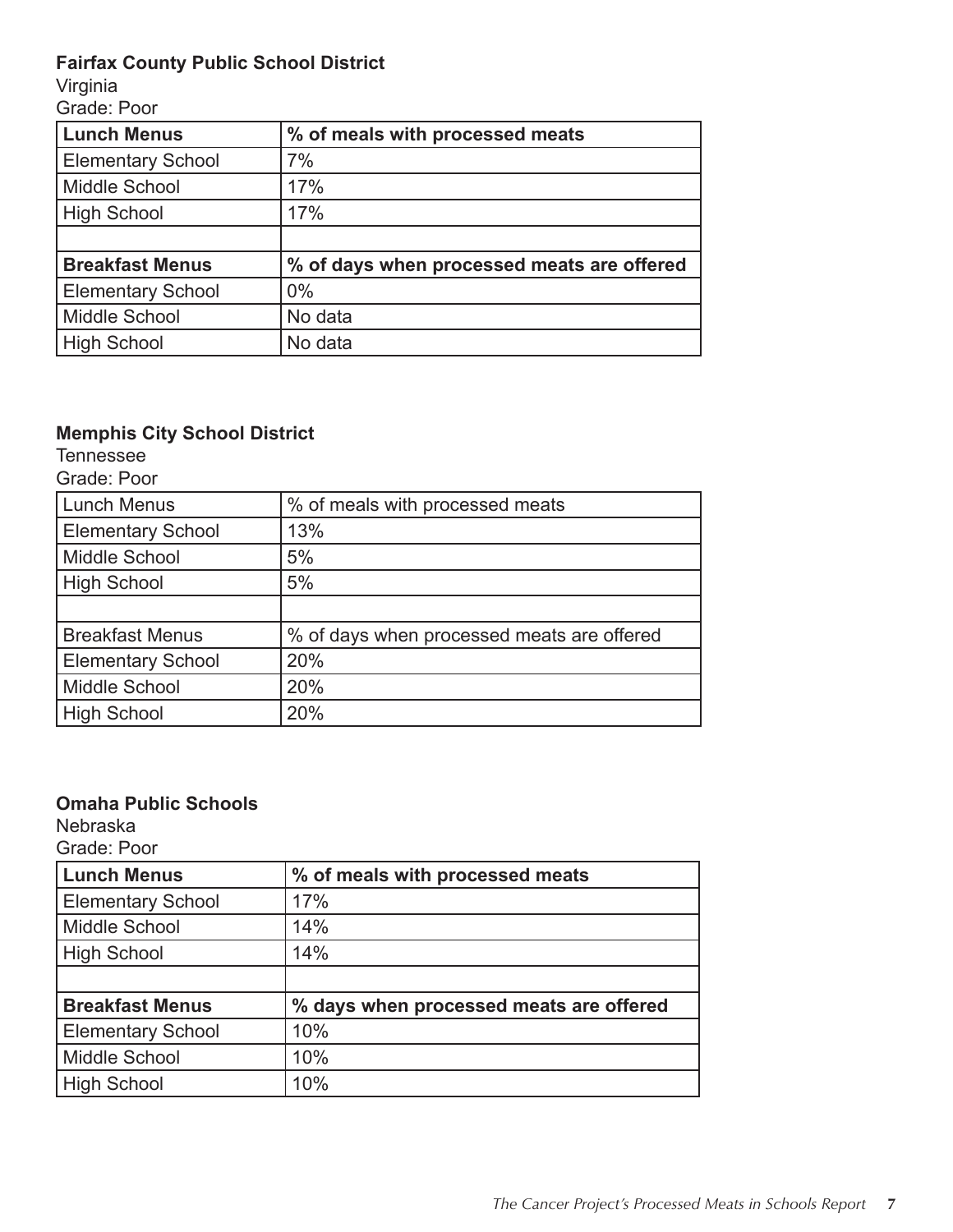## **Prince George's County Public Schools**

Maryland

Grade: Poor

| <b>Lunch Menus</b>       | % of meals with processed meats            |
|--------------------------|--------------------------------------------|
| <b>Elementary School</b> | 20%                                        |
| Middle School            | 6%                                         |
| <b>High School</b>       | 5%                                         |
|                          |                                            |
| <b>Breakfast Menus</b>   | % of days when processed meats are offered |
| <b>Elementary School</b> | $0\%$                                      |
| Middle School            | $0\%$                                      |
| <b>High School</b>       | 0%                                         |

#### **Atlanta Public Schools**

Georgia

| Grade: Failing |  |
|----------------|--|
|----------------|--|

| <b>Lunch Menus</b>       | % of meals with processed meats            |
|--------------------------|--------------------------------------------|
| <b>Elementary School</b> | 13%                                        |
| <b>Middle School</b>     | 15%                                        |
| <b>High School</b>       | 11%                                        |
|                          |                                            |
| <b>Breakfast Menus</b>   | % of days when processed meats are offered |
| <b>Elementary School</b> | 20%                                        |
| <b>Secondary School</b>  | 60%                                        |

## **Austin Independent School District**

Texas

| <b>Lunch Menus</b>       | % of meals with processed meats            |
|--------------------------|--------------------------------------------|
| <b>Elementary School</b> | 17%                                        |
| Middle School            | 10%                                        |
| High School              | 12%                                        |
|                          |                                            |
| <b>Breakfast Menus</b>   | % of days when processed meats are offered |
| <b>Elementary School</b> | 45%                                        |
| Middle School            | No data                                    |
| High School              | No data                                    |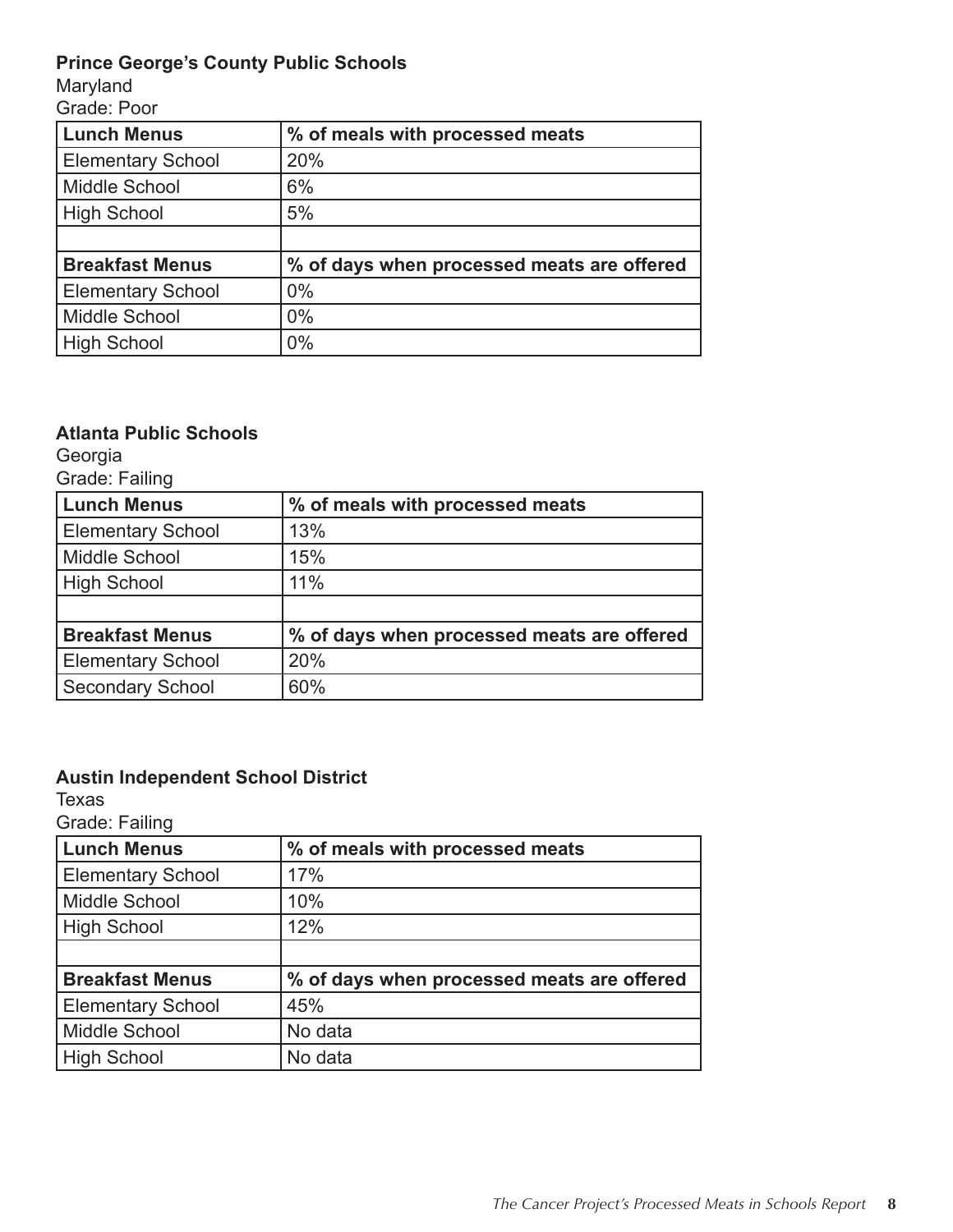# **Charlotte-Mecklenburg Schools**

North Carolina Grade: Failing

| <b>Lunch Menus</b>       | % of meals with processed meats            |
|--------------------------|--------------------------------------------|
| <b>Elementary School</b> | 12%                                        |
| Middle School            | 15%                                        |
| <b>High School</b>       | 2%                                         |
|                          |                                            |
| <b>Breakfast Menus</b>   | % of days when processed meats are offered |
| <b>Elementary School</b> | 23%                                        |
| Middle School            | 62%                                        |
| <b>High School</b>       | 69%                                        |

# **Chicago Public Schools**

**Illinois** 

Grade: Failing

| <b>Lunch Menus</b>           | % of meals with processed meats            |
|------------------------------|--------------------------------------------|
| Elementary School, Cold Menu | 58%                                        |
| Elementary School, 2 Entrée  | 21%                                        |
| Elementary School, 3 Entrée  | 28%                                        |
| Elementary School, 4 Entrée  | 23%                                        |
| Middle School, Cold Menu     | 58%                                        |
| Middle School, 2 Entrée      | 21%                                        |
| Middle School, 3 Entrée      | 28%                                        |
| Middle School, 4 Entrée      | 23%                                        |
| High School, Cold Lunch      | 58%                                        |
| High School, Regular Lunch   | 30%                                        |
|                              |                                            |
| <b>Breakfast Menus</b>       | % of days when processed meats are offered |
| <b>Elementary School</b>     | 50%                                        |
| Middle School                | 50%                                        |
| <b>High School</b>           | 100%                                       |

<u> 1980 - Johann Barbara, martxa alemaniar a</u>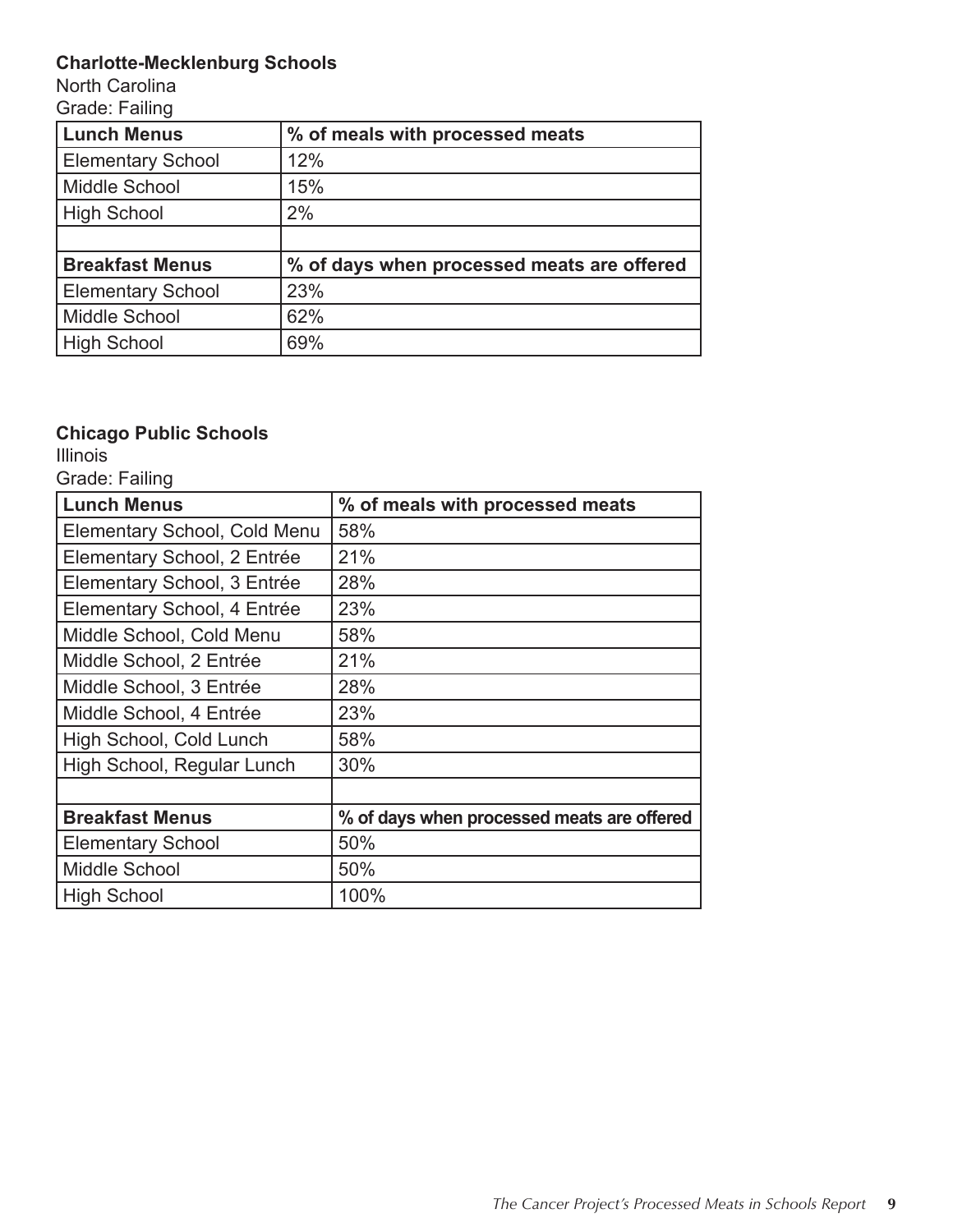## **Clark County Public Schools** (Las Vegas)

Nevada

Grade: Failing

| <b>Lunch Menus</b>       | % of meals with processed meats            |
|--------------------------|--------------------------------------------|
| Elementary School,       | 29%                                        |
| <b>Regular Menu</b>      |                                            |
| Elementary School,       | 17%                                        |
| Satellite Menu           |                                            |
| Middle School            | 9%                                         |
| <b>High School</b>       | 16%                                        |
|                          |                                            |
| <b>Breakfast Menus</b>   | % of days when processed meats are offered |
| <b>Elementary School</b> | $0\%$                                      |
| <b>Middle School</b>     | No data                                    |
| <b>High School</b>       | No data                                    |

## **Columbus City Schools**

Ohio

Grade: Failing

| <b>Lunch Menus</b>       | % of meals with processed meats         |
|--------------------------|-----------------------------------------|
| <b>Elementary School</b> | 32%                                     |
| Middle School            | 2%                                      |
| High School              | 2%                                      |
|                          |                                         |
| <b>Breakfast Menus</b>   | % days when processed meats are offered |
| <b>Elementary School</b> | 40%                                     |
| Middle School            | 40%                                     |
| High School              | 40%                                     |

#### **District of Columbia Public Schools**

Washington, DC

| <b>Lunch Menus</b>       | % of meals with processed meats         |
|--------------------------|-----------------------------------------|
| <b>Elementary School</b> | 5%                                      |
| Middle School            | 14%                                     |
| <b>High School</b>       | 14%                                     |
|                          |                                         |
| <b>Breakfast Menus</b>   | % days when processed meats are offered |
| <b>Elementary School</b> | 30%                                     |
| Middle School            | 88%                                     |
| <b>High School</b>       | 88%                                     |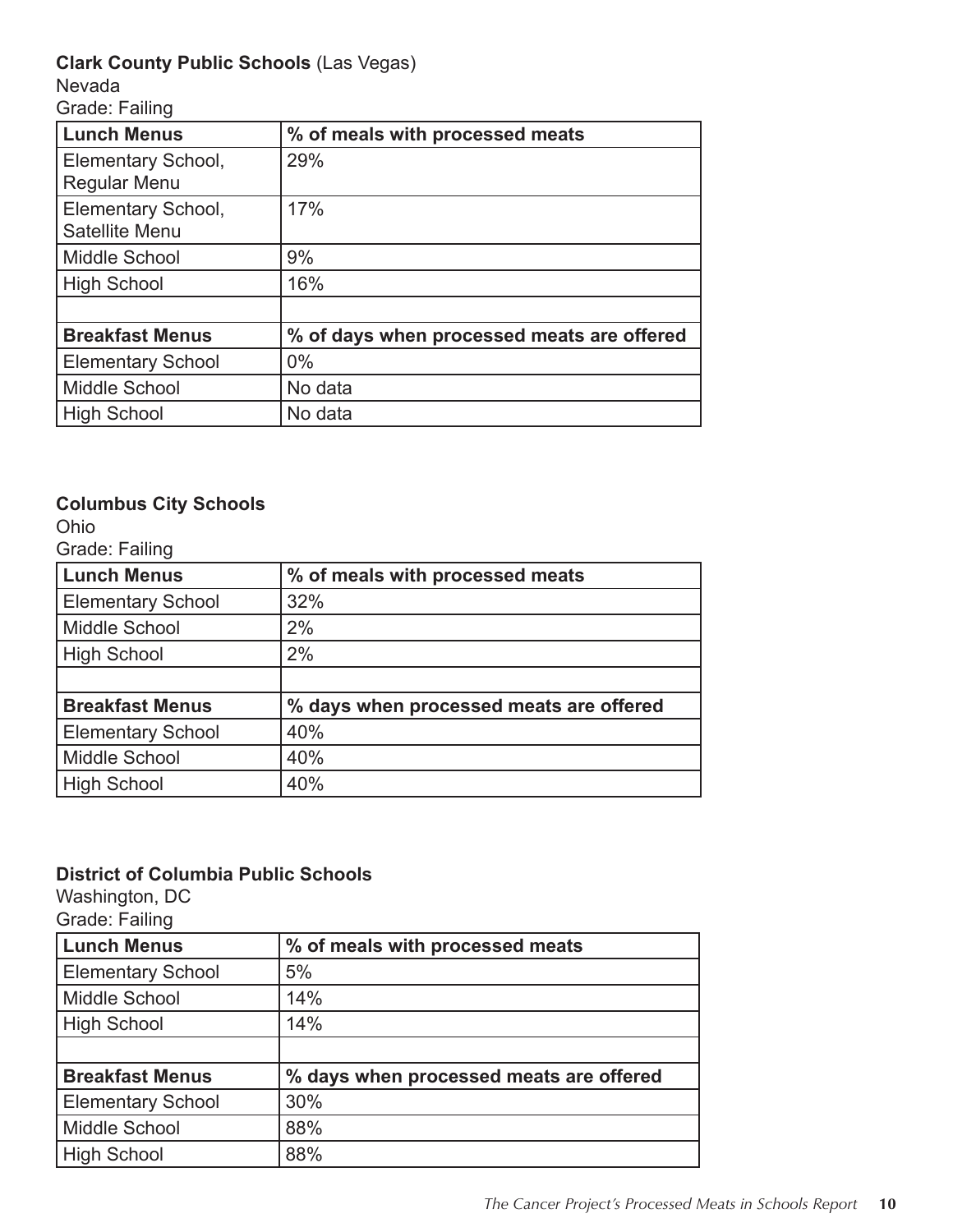## **Hancock County Schools**

West Virginia Grade: Failing

| <b>Lunch Menus</b>       | % of meals with processed meats            |
|--------------------------|--------------------------------------------|
| <b>Elementary School</b> | 25%                                        |
| Middle School            | 15%                                        |
| <b>High School</b>       | 15%                                        |
|                          |                                            |
| <b>Breakfast Menus</b>   | % of days when processed meats are offered |
| <b>Elementary School</b> | 16%                                        |
| Middle School            | No data                                    |
| <b>High School</b>       | No data                                    |

#### **Hillsborough County Public Schools**

Florida

Grade: Failing

| <b>Lunch Menus</b>       | % of meals with processed meats            |
|--------------------------|--------------------------------------------|
| <b>Elementary School</b> | 15%                                        |
| <b>Middle School</b>     | 5%                                         |
| <b>High School</b>       | 5%                                         |
|                          |                                            |
| <b>Breakfast Menus</b>   | % of days when processed meats are offered |
| <b>Elementary School</b> | 25%                                        |
| <b>Middle School</b>     | 65%                                        |
| <b>High School</b>       | 65%                                        |

## **Houston Independent School District**

Texas

| <b>Lunch Menus</b>       | % of meals with processed meats            |
|--------------------------|--------------------------------------------|
| <b>Elementary School</b> | 13%                                        |
| Middle School            | No data                                    |
| High School              | No data                                    |
|                          |                                            |
| <b>Breakfast Menus</b>   | % of days when processed meats are offered |
| <b>Elementary School</b> | 60%                                        |
| Middle School            | No data                                    |
| High School              | No data                                    |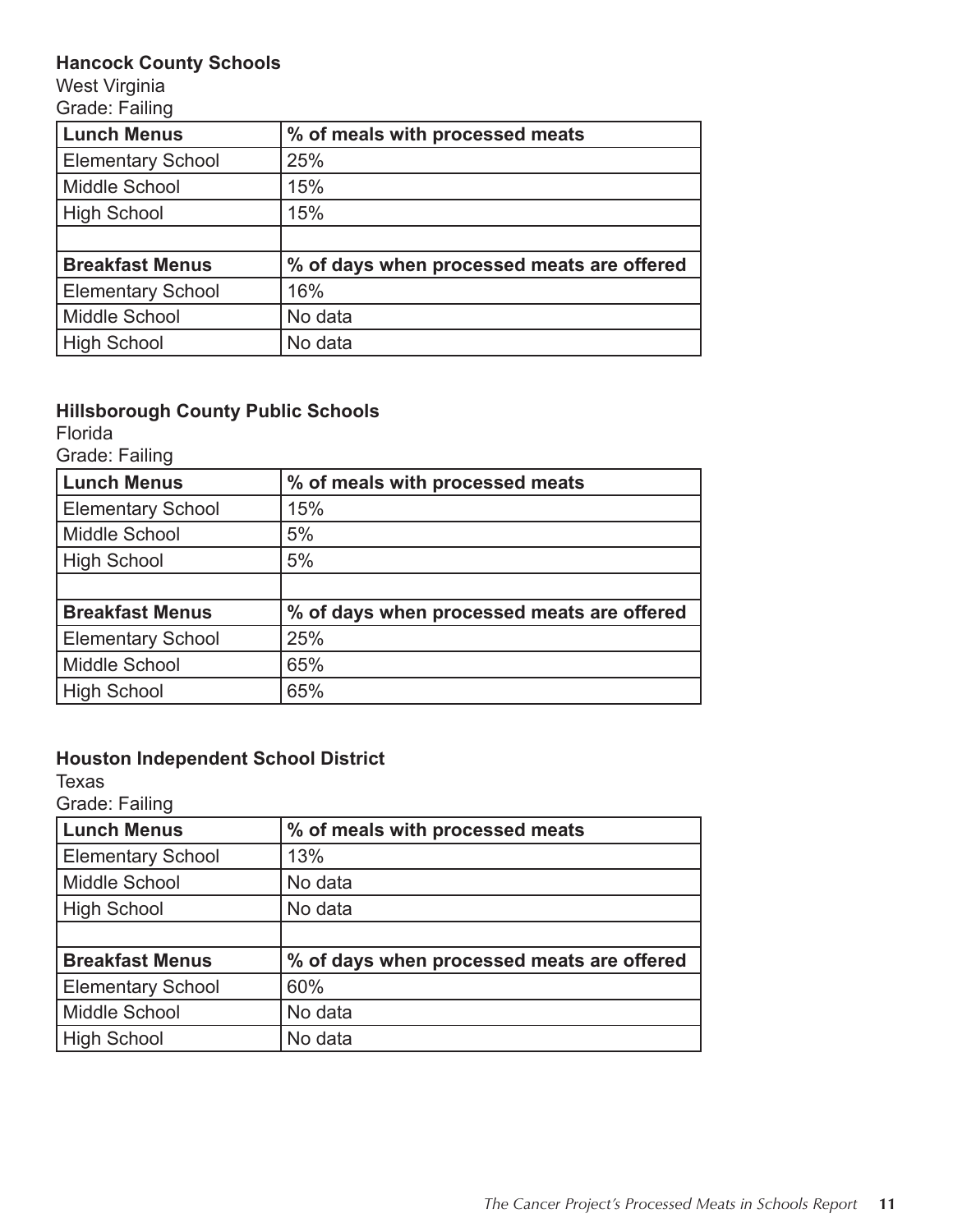## **Los Angeles Unified School District**

**California** 

Grade: Failing

| <b>Lunch Menus</b>                       | % of meals with processed meats            |
|------------------------------------------|--------------------------------------------|
| Elementary School,<br>District 1 & 2     | 13%                                        |
| Elementary School,<br>District 3 & 4     | 13%                                        |
| Elementary School,<br>District 5, 6, & 7 | 13%                                        |
| Middle School                            | 11%                                        |
| <b>High School</b>                       | 11%                                        |
|                                          |                                            |
| <b>Breakfast Menus</b>                   | % of days when processed meats are offered |
| Elementary,<br>Districts 1 & 2           | 60%                                        |
| Elementary,<br>Districts 3 & 4           | 60%                                        |
| Elementary,<br>Districts 5, 6, & 7       | 60%                                        |
| Middle School                            | 80%                                        |
| <b>High School</b>                       | 80%                                        |

## **Minneapolis Public Schools**

**Minnesota** 

| <b>Lunch Menus</b>                     | % of meals with processed meats            |
|----------------------------------------|--------------------------------------------|
| Elementary School,<br><b>Full Prep</b> | 1%                                         |
| Elementary School,<br>Prepack          | 10%                                        |
| Middle School, Full Prep               | 1%                                         |
| Middle School, Prepack                 | 10%                                        |
| High School, Full Prep                 | 1%                                         |
| High School, Prepack                   | 10%                                        |
|                                        |                                            |
| <b>Breakfast Menus</b>                 | % of days when processed meats are offered |
| Elementary School,<br><b>Full Prep</b> | 100%                                       |
| Elementary School,                     | 100%                                       |
| Prepack                                |                                            |
| Middle School, Full Prep               | 100%                                       |
| Middle School, Prepack                 | 100%                                       |
| High School, Full Prep                 | 100%                                       |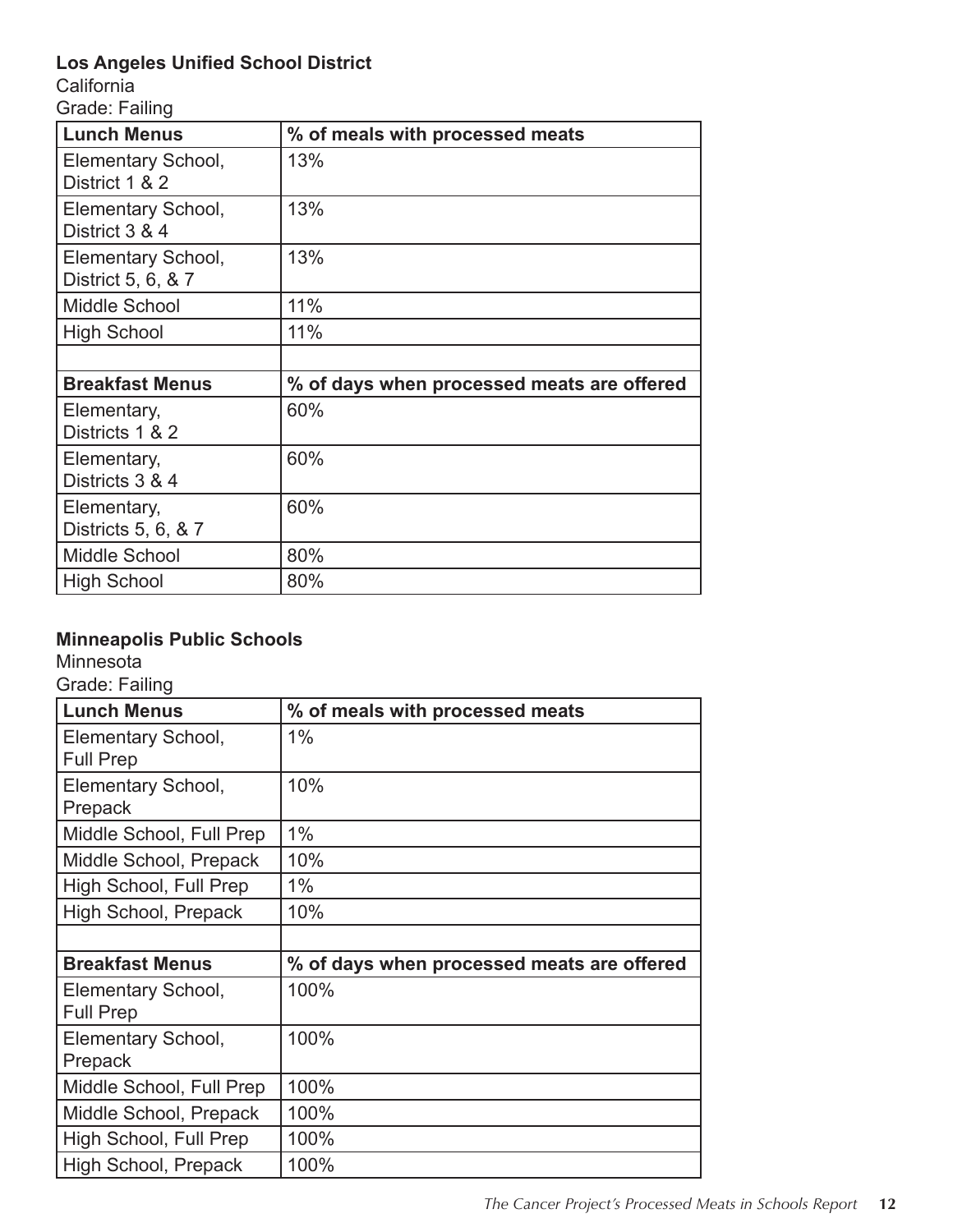## **Montgomery County Public Schools**

Maryland

Grade: Failing

| <b>Lunch Menus</b>       | % of meals with processed meats            |
|--------------------------|--------------------------------------------|
| <b>Elementary School</b> | 13%                                        |
| Middle School            | 8%                                         |
| <b>High School</b>       | 2%                                         |
|                          |                                            |
| <b>Breakfast Menus</b>   | % of days when processed meats are offered |
| <b>Elementary School</b> | 40%                                        |
| Middle School            | 40%                                        |
| <b>High School</b>       | 40%                                        |

## **New York City Department of Education**

New York

Grade: Failing

| <b>Lunch Menus</b>         | % of meals with processed meats            |
|----------------------------|--------------------------------------------|
| <b>Elementary School</b>   | $0\%$                                      |
| Middle School              | 1%                                         |
| High School                | 1%                                         |
| <b>Cold Satellite Menu</b> | 59%                                        |
| Hot Satellite Menu         | $0\%$                                      |
|                            |                                            |
| <b>Breakfast Menus</b>     | % of days when processed meats are offered |
| <b>Elementary School</b>   | 27%                                        |
| Middle School              | 27%                                        |
| High School                | 27%                                        |

## **Portland Public Schools**

Oregon

| <b>Lunch Menus</b>       | % of meals with processed meats            |
|--------------------------|--------------------------------------------|
| <b>Elementary School</b> | No data                                    |
| Middle School            | $1\%$                                      |
| High School              | 1%                                         |
|                          |                                            |
| <b>Breakfast Menus</b>   | % of days when processed meats are offered |
| <b>Elementary School</b> | 29%                                        |
| Middle School            | 29%                                        |
| High School              | No data                                    |